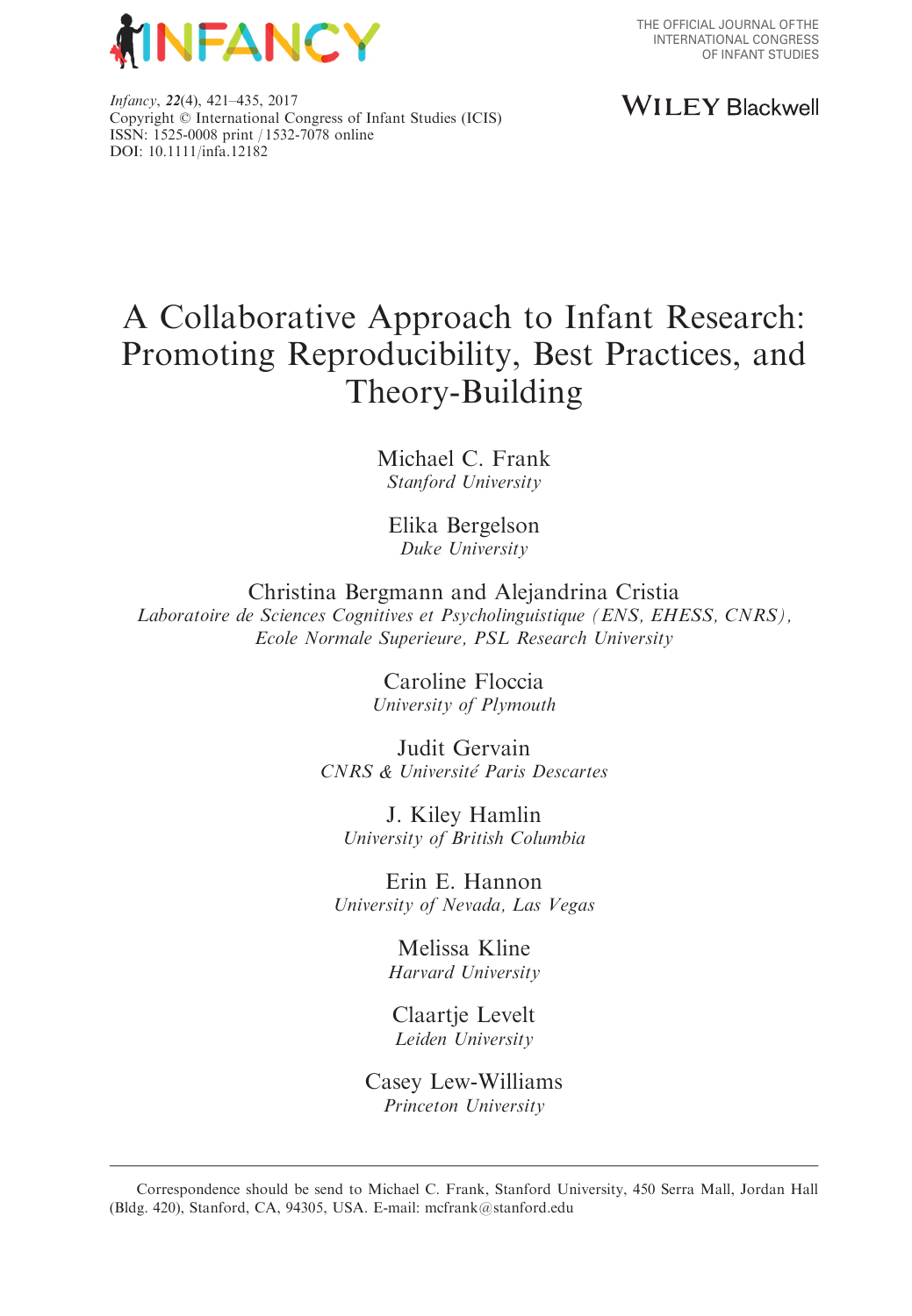# Thierry Nazzi CNRS & Université Paris Descartes

Robin Panneton Virginia Tech

Hugh Rabagliati University of Edinburgh

Melanie Soderstrom University of Manitoba

> Jessica Sullivan Skidmore College

Sandra Waxman Northwestern University

Daniel Yurovsky University of Chicago

The ideal of scientific progress is that we accumulate measurements and integrate these into theory, but recent discussion of replicability issues has cast doubt on whether psychological research conforms to this model. Developmental research—especially with infant participants—also has discipline-specific replicability challenges, including small samples and limited measurement methods. Inspired by collaborative replication efforts in cognitive and social psychology, we describe a proposal for assessing and promoting replicability in infancy research: large-scale, multi-laboratory replication efforts aiming for a more precise understanding of key developmental phenomena. The ManyBabies project, our instantiation of this proposal, will not only help us estimate how robust and replicable these phenomena are, but also gain new theoretical insights into how they vary across ages, linguistic communities, and measurement methods. This project has the potential for a variety of positive outcomes, including less-biased estimates of theoretically important effects, estimates of variability that can be used for later study planning, and a series of best-practices blueprints for future infancy research.

# THE "REPLICATION CRISIS" AND ITS IMPACT IN DEVELOPMENTAL PSYCHOLOGY

What can we learn from a single study? The ideal of scientific progress is that we accumulate progressively more precise measurements and integrate these into theories whose coverage grows broader and whose predictions become more accurate (Kuhn, 1962; Popper, 1963). On this kind of model, a single study contributes to the broader enterprise by adding one set of measurements with known precision and stated limitations. Then further studies can build on this result, reusing the method and expanding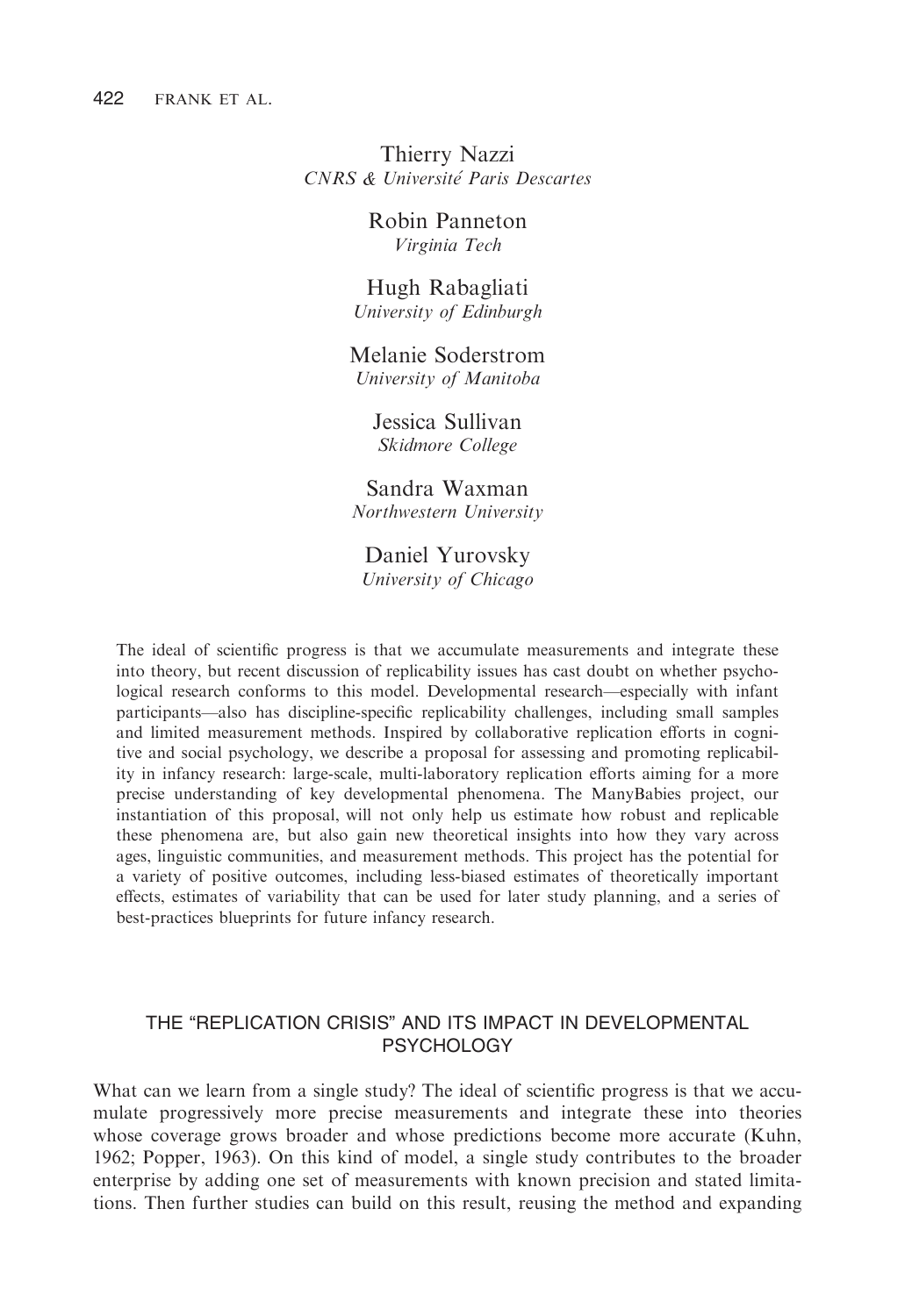its scope, adding precision, and generally contributing to a cumulative picture of a particular area of interest. Unfortunately, recent developments have cast doubt on whether research in psychology—and perhaps in other fields of inquiry as well—conforms to this model of cumulativity (Ioannidis, 2005, 2012). For example, a large-scale attempt to reproduce 100 findings from high-profile psychological journals found that fewer than half of these were successful (Open Science Collaboration (OSC), 2015; cf. Gilbert, King, Pettigrew, & Wilson, 2016; Anderson et al., 2016).

There are many hypothesized sources for failures to replicate. First, any measurement includes some amount of random noise leading to variations in the outcome even if the exact same experiment is repeated under identical conditions (as happens, for instance, in a computer simulation; Stanley & Spence, 2014). When statistical power is low (e.g., through small sample sizes) this noise is more likely to lead to spurious, nonreplicable findings (Button et al., 2013). Second, psychological findings are affected by many different contextual factors, and a poor understanding of how these factors affect our ability to measure behavior—whether in the experimental task, the test population, and/or the broader setting of the experiment—can cause a failure to replicate due to lack of standardization between researchers (Brown et al., 2014). Third, a variety of "questionable research practices" can lead to improper statistical inferences. These include undisclosed analytic flexibility ("p-hacking"; Simmons, Nelson, & Simonsohn, 2011) as well as other practices that bias the literature, such as the failure to publish null results (Rosenthal, 1979). All of these—and other—factors add up to create a context in which published experimental findings may inspire somewhat limited confidence (Ioannidis, 2005; Smaldino & McElreath, 2016).

The research practices that limit replicability in the broader field of psychological research are present, and maybe even exacerbated, in developmental research. Developmental experiments often have low statistical power due to small sample sizes, which in turn arise from the costs and challenges associated with recruiting and testing minors. Especially for infants, consistent measurement is difficult because these participants have short attention spans and exhibit a large range of variability both within and across age-groups. Further, measures must rely on a small set of largely undirected responses to stimuli (e.g., heart rate, head-turns); direct instruction and explicit feedback are not possible in infancy research. In addition, young participants may spontaneously refuse to attend or participate during an experimental session. Due to this potential "fussiness," there are higher rates of data exclusion in developmental research than in adult psychology research; the need to specify fussiness criteria itself may also create further undisclosed analytic flexibility.

A related set of issues is tied to a general lack of methodological standardization: while many laboratories use similar methods, the precise setups vary, and there are few independent estimates of reliability or validity across laboratories (for discussion see, e.g., Benasich & Bejar, 1992; Cristia, Seidl, Singh, & Houston, 2016). Furthermore, initiatives that have incentivized replicability in other areas of psychology—preregistration, data sharing, and registered replication—have yet to become widespread in the developmental community.<sup>1</sup> This confluence of limitations may lead to replicability issues in developmental research that are more significant than currently appreciated.

<sup>1</sup> Although both the recent Infancy registered reports submission route and efforts for sharing observational data are notable exceptions; cf. Adolph, Gilmore, Freeman, Sanderson, & Millman, 2012; Frank et al., 2016; MacWhinney, 2000; Rose & MacWhinney, 2014; VanDam et al., 2016).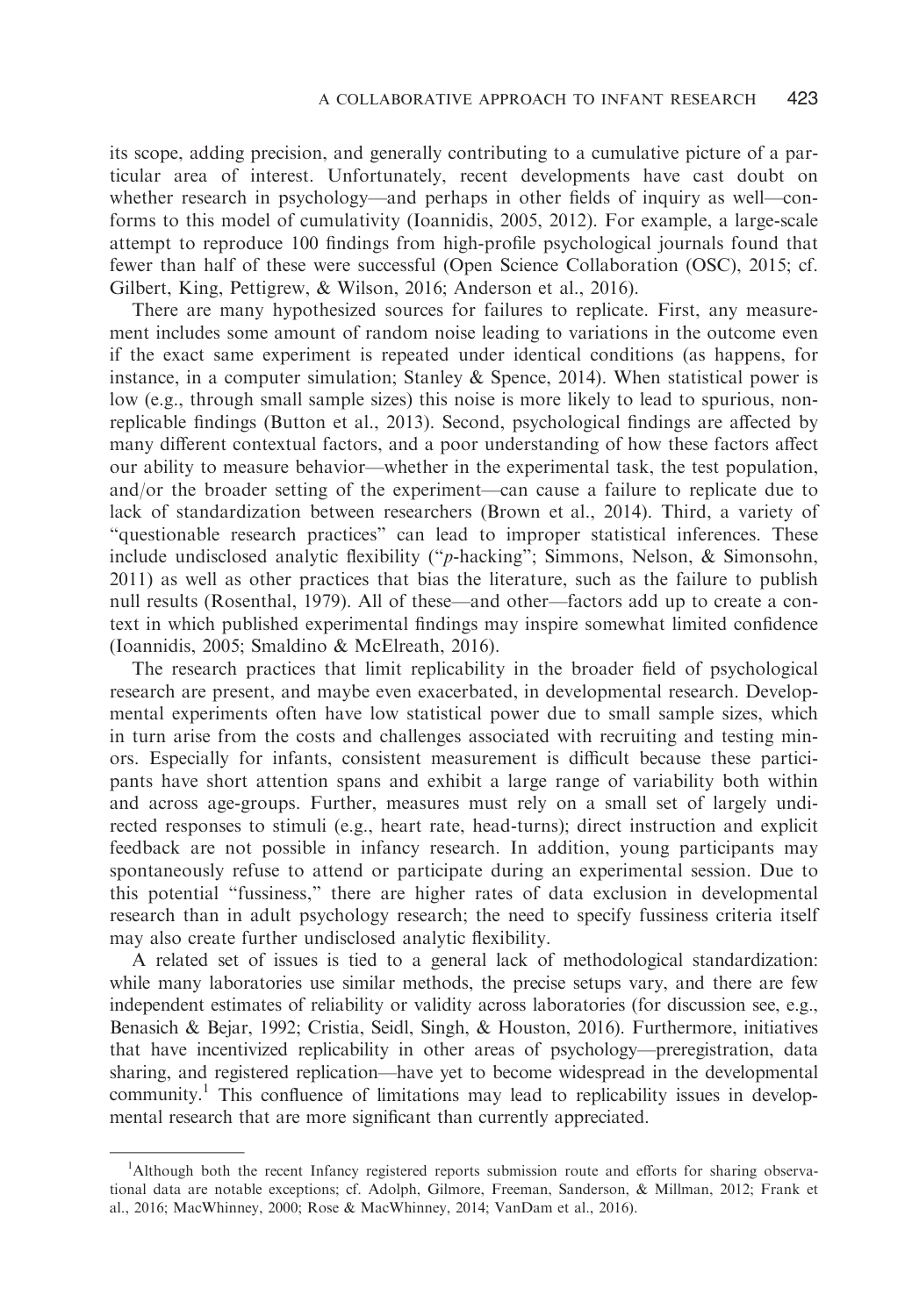Inspired by collaborative replication efforts in cognitive and social psychology (Klein et al., 2014; OSC, 2015), here we describe a proposal for assessing and promoting replicability in infancy research: large-scale, multilaboratory replication efforts. The ManyBabies project, our instantiation of this proposal, aims to gain a more precise understanding of key developmental phenomena, by collecting data in a coordinated fashion across laboratories. These data will not only help us estimate how robust and replicable key phenomena are, but will also provide important new insights into how they vary across ages and linguistic communities, and across measurement methods. We believe this project has the potential for a variety of positive outcomes, including less-biased estimates of theoretically important effects, estimates of variability (e.g., between laboratories or populations) that can be used for planning further studies and estimating statistical power, and a series of best-practices blueprints for future infancy research. In the remainder of the paper, we describe our approach and then go on to address some of the challenges of collaborative developmental work.

## COLLABORATIVE DATA COLLECTION IN INFANCY RESEARCH

The aims of the ManyBabies project are importantly different from the aims of previous replication projects such as the Reproducibility Project: Psychology (OSC, 2015), which focused on estimating the replicability of an entire scientific field. Instead, our aim is to understand why different developmental laboratories, studying the same phenomena using the same or highly similar methods, might find differences in their experimental results. To achieve this goal, we plan to conduct a series of preregistered, collaborative, multisite attempts to replicate theoretically central developmental phenomena. Thus, our approach is much more closely aligned with the "Many Labs" projects, from which we take our name. The Many Labs effort focuses on understanding variability in replication success and identifying potential moderators (e.g., Klein et al., 2014). But the effort involved in reproducing even one infant result across a large group of laboratories is substantial. To make the most of this effort and create high-value experimental data sets, we must navigate the tension between standardization across laboratories (with the goal of eliminating variability) and documentation of variability (with the goal of analyzing it).

For example, there is wide variation in experimental paradigms implemented across infant laboratories, manifest in both the paradigms that are available in a given laboratory and in how these paradigms are implemented. For practical reasons, it is not possible to use a single identical paradigm across laboratories, so in the ManyBabies 1 study described below, we will include several standard paradigms for measuring infant preferences (habituation, headturn preference, and eye-tracking). Each laboratory using a particular paradigm will be provided with a collaboratively developed protocol to minimize withinparadigm variability. Deviations from these standards within individual laboratories, where necessary, will be carefully documented.

As a second example of the tension between standardization and documentation, it is clearly impossible to standardize all aspects of the sample of infants that we recruit across sites. Instead, we will document participant-level demographics (e.g., native language, mono- versus bilingual environment, socio-economic status). In general, our approach will be to choose a relatively small set of potential laboratory- and participant-level moderators of experimental effects in each project and plan analyses that quantify variation on these variables.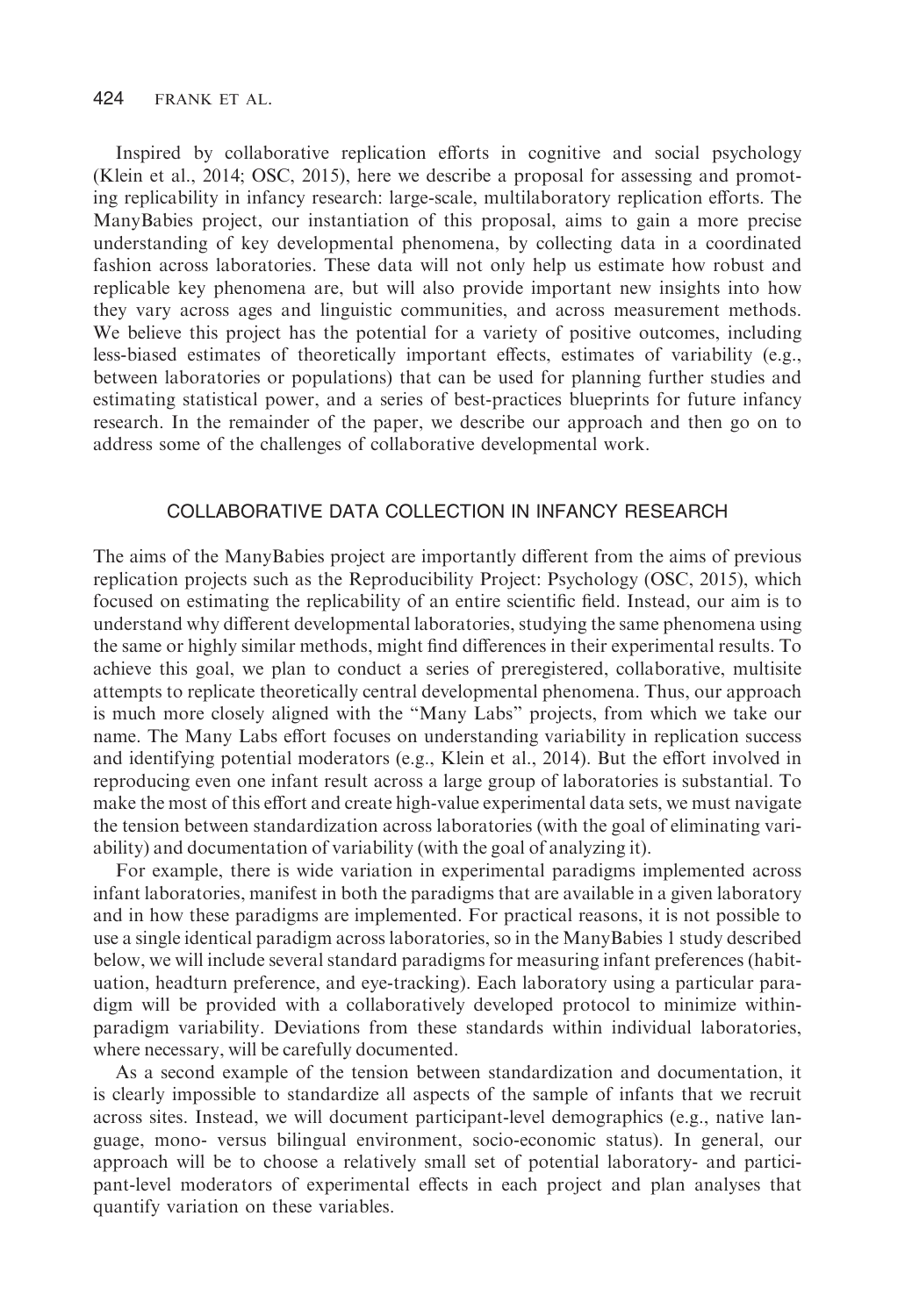In addition to those sources of variation that can be straightforwardly documented and analyzed, there will be other systematic variation across laboratories on dimensions that are more difficult to quantify, like physical laboratory space, participant pool, and experimenter interaction. One of the goals of the project is to measure the variability in effect size that emerges from such sources, which is typically difficult to separate from truly random variation. Minimally, we will be able to make precise estimates of the proportion of variance that is explained by (structured) lab-to-lab variation. With the hope of potentially exploring ultimate sources of structured betweenlaboratory variation, the group is discussing supplemental steps we can take to ensure high data collection standards, including the video recording and sharing of all experimental procedures (e.g., using sharing platforms like Databrary; Adolph et al., 2012) and the training of RAs and other experimenters with standard videos across sites.

Because participant exclusion criteria, preprocessing steps, and choice of statistical tests all present opportunities for analytic flexibility (and hence an inflation of false positives), we will fix these decisions ahead of time. We will use both simulated and real pilot data to establish a processing pipeline and set standards for data formatting, participant exclusion, and the myriad other decisions that must be taken in data analysis. Once analytic decisions are finalized, we will preregister our experimental protocol and analyses, freezing these confirmatory analyses (providing a model "standard operating procedure" for future analyses). This preregistration does not, however, preclude exploratory analyses, and we anticipate that these will be a significant source of new insights going forward. In this spirit, all of our methods, data, and analyses will be completely open by design. We will use new technical tools (e.g., the Open Science Framework) to share the relevant materials with collaborators and other interested parties. We hope this openness provides other unanticipated returns on our invested effort as others use and reuse our stimuli, protocols, data, and analysis code.

Having established a set of goals and an approach, our group next converged on a target case study. After an open and lively discussion with interested laboratories, we elected via majority vote to examine infants' preference for speech directed to them (infant-directed speech, or IDS) in our first ManyBabies replication study (MB1), described below. We decided to begin with an uncontroversial and commonly replicated finding so as to provide some expectations for variability across laboratories and to provide guidelines for planning further studies. Indeed, further down the line, we hope to consider replications of a range of developmental phenomena, including both fundamental phenomena whose replicability is not in question as well as more controversial findings. We also recognize that there is no single approach to collaborative replication that will apply in all cases. For example, when attempting to replicate controversial findings, tight standardization will typically be necessary. However, attempts to assess the generalizability of a well-established finding will instead benefit from documenting variability. In sum, across many different possible targets, we believe that the collaborative approach will yield new empirical and theoretical insights.

## MANYBABIES 1: THE PREFERENCE FOR INFANT-DIRECTED SPEECH

Infants' preference for speech containing the unique characteristics of so-called IDS over adult-directed speech (ADS) has been demonstrated using a range of experimental paradigms and at a variety of ages (e.g., Cooper & Aslin, 1990; Cooper, Abraham,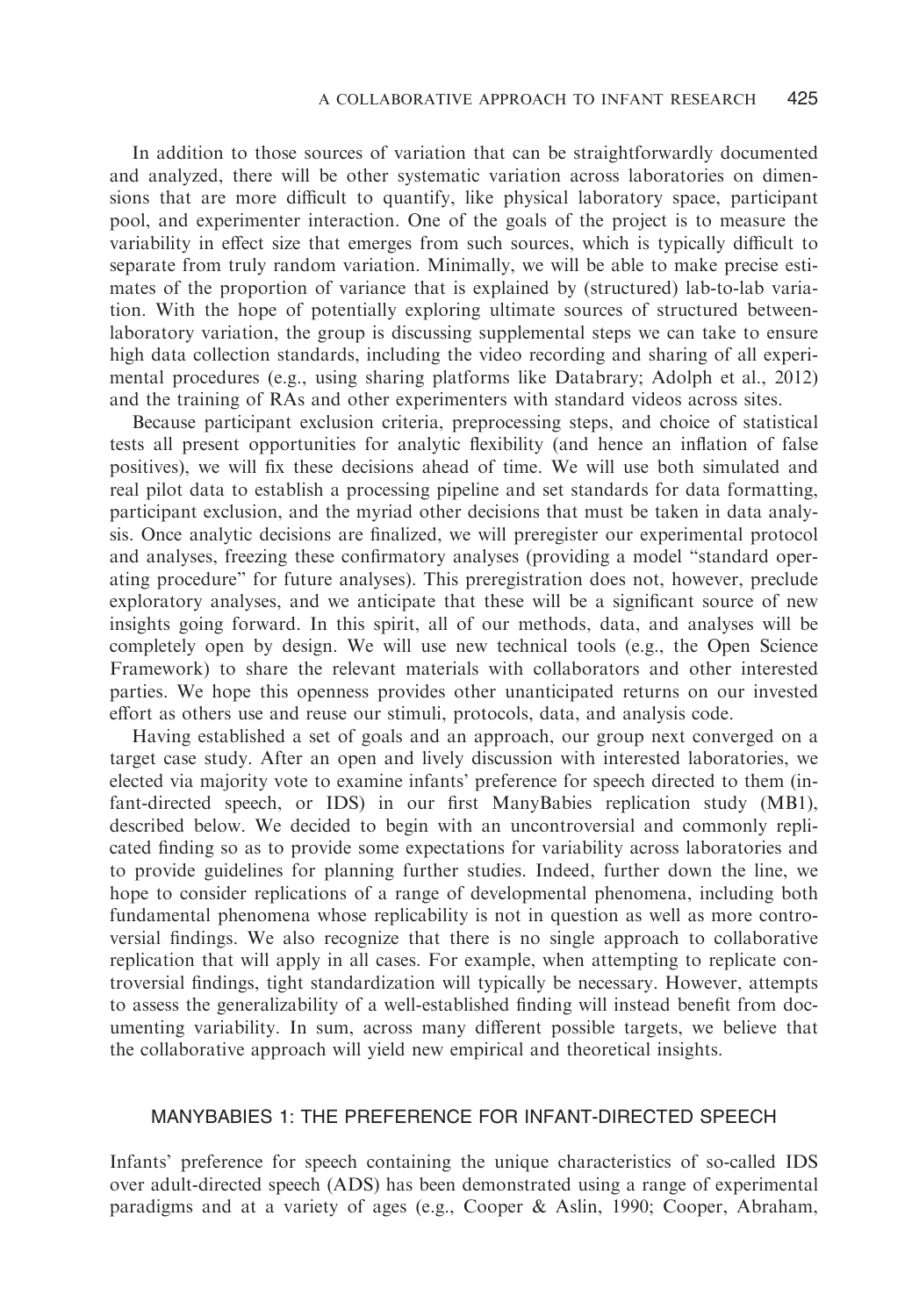Berman, & Staska, 1997; Fernald & Kuhl, 1987; Hayashi, Tamekawa, & Kiritani, 2001; Newman & Hussain, 2006; Pegg, Werker, & McLeod, 1992; Werker & McLeod, 1989). Moreover, infants perform better in language tasks when IDS stimuli are used, including tasks such as detecting prosodic characteristics (Kemler Nelson, Hirsh-Pasek, Jusczyk, & Cassidy, 1989) or learning/recognizing words (e.g., Ma, Golinkoff, Houston, & Hirsh-Pasek, 2011; Singh, Nestor, Parikh, & Yull, 2009; Thiessen, Hill, & Saffran, 2005). A typical experimental operationalization of a preference for IDS is that infants will attend longer to a static visual target (e.g., a checkerboard) when looking leads to hearing IDS, as opposed to ADS (Cooper & Aslin, 1990).

The preference for IDS is observed robustly across studies, but it is also quite variable. Data from a recent meta-analysis examining 34 published studies, including 840 infants (Dunst, Gorman, & Hamby, 2012), reveals significant heterogeneity  $[Q(49) > 222]$  and some evidence of publication bias ( $z = 2.5$ ,  $p = .01$ ; see Figures 1 and 2; data available at [http://metalab.stanford.edu\)](http://metalab.stanford.edu). In addition, while several moderators of the size of infants' IDS preference have been described (e.g., age), considerable variance remains unexplained. Most notably, although the presence of IDS is a crosslinguistic phenomenon (see Soderstrom, 2007, for review), there is variation across languages, and North American English (NAE) appears to provide an especially exaggerated form (Fernald et al., 1989; Floccia et al., 2016; Kitamura, Thanavishuth, Burnham, & Luksaneeyanawin, 2002; Shute & Wheldall, 1995; although cf. Farran, Lee, Yoo, & Oller, 2016). Although studies have found preferences for IDS in other languages, including Japanese (Hayashi et al., 2001) and Chinese (Werker et al., 1994), the tendency for studies on IDS to come from North America may therefore provide an inflated view of its robustness. This description highlights why a meta-analysis is insufficient: A meta-analysis is only as good as the published body of research it rests on, and conclusions based on it are uncertain when there are biases in data collection (e.g., oversampling North American laboratories) and publication (notice that the IDS



Figure 1 Meta-analysis of infant-directed speech (IDS) preference, modified from<http://metalab.stanford.edu>. Points show individual studies, with point size showing N. Line shows an inverse-variance weighted local regression.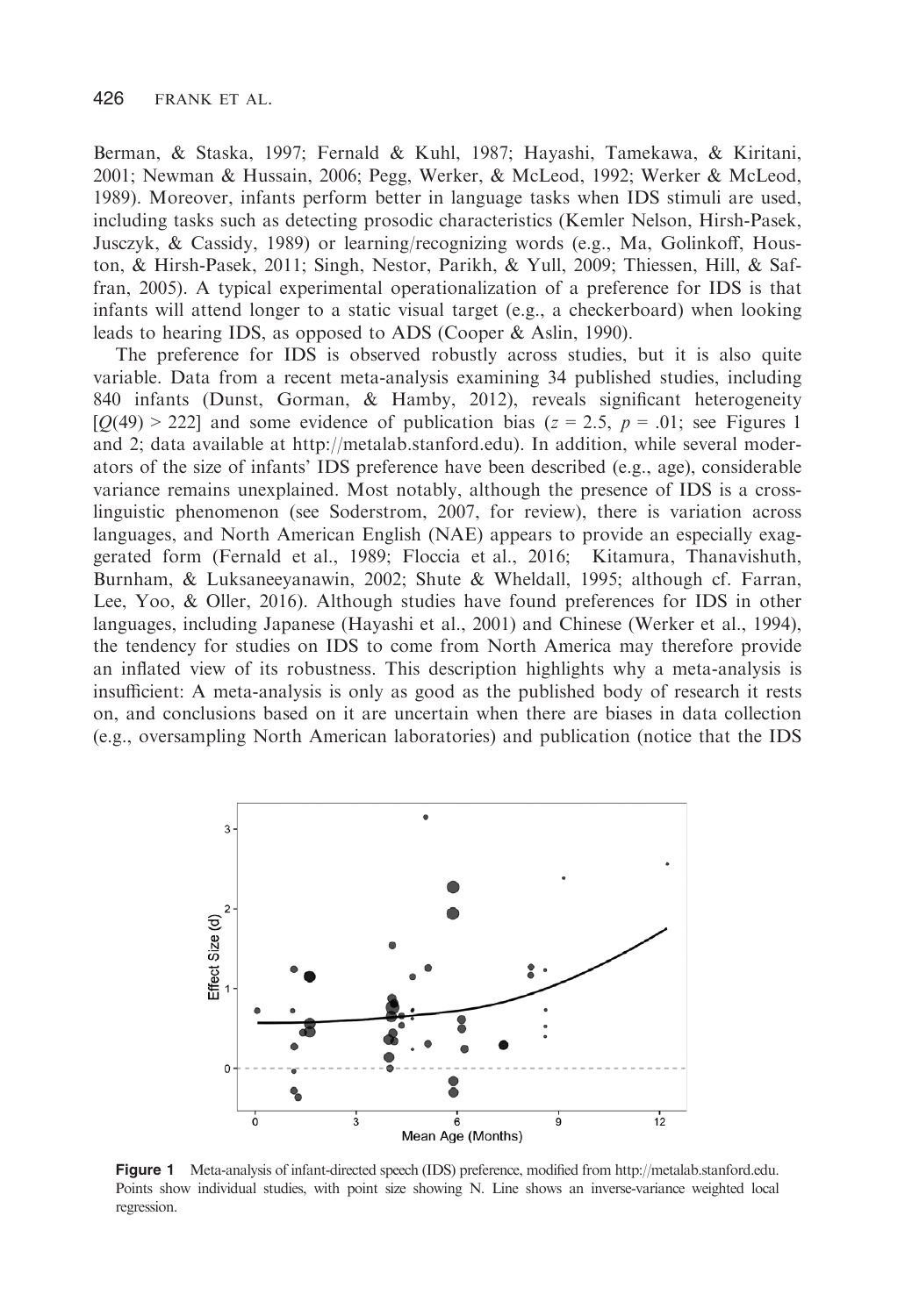

Figure 2 Funnel plot showing the relationship between standard error and effect size for studies of infant-directed speech (IDS) preference, modified from<http://metalab.stanford.edu>. Individual dots represent studies. Larger and smaller funnel boundaries show 99% and 95% thresholds, respectively. Dotted line shows the mean effect size from a random-effects meta analytic model.

meta-analysis revealed significant bias, as low-precision studies tended to yield larger effect sizes than high-precision ones). In contrast, the collaborative approach advocated here can reduce or eliminate these sources of bias.

We selected IDS preference for our first replication study because it satisfies a number of key desiderata. Most importantly, it allows us to measure interlaboratory and interbaby variability because the effect itself is large and robust—at least within North America. With a large effect as a baseline, we can assess variation in that effect across methods (e.g., comparing eye-tracking versus human-coded procedures), across linguistic communities (e.g., comparing infants for whom the stimuli are native versus not), and across ages. Distinguishing these moderators would not be possible in the case of a phenomenon with a smaller effect size. In the worst case, if the original effect were truly null, no moderation relationships would be detectable at all.

Preference for IDS also allows MB1 to assess several questions that are important for developmental theory. First, some views of language acquisition attribute a key role to IDS preference in scaffolding language learning, due to its attentiondriving properties (e.g., Kaplan, Goldstein, Huckeby, Owren, & Cooper, 1995) or specific linguistic characteristics (e.g., Kuhl et al., 1997). Although the preference for IDS is robust with young infants, fewer studies precisely examine how this preference changes across development (although cf. Hayashi et al., 2001; Newman & Hussain, 2006). Second, our study also offers an opportunity to examine the classic theory of native-language phonological specialization—in which general preferences and perceptual abilities gradually become language-specific over the course of the first year (Kuhl, 2004; Werker & Tees, 1984)—in a new domain. Use of IDS varies across linguistic communities (see above), but there has been relatively little study of this variation. For example, as mentioned above, British English IDS has less prosodic modification than NAE IDS (Fernald et al., 1989; Shute & Wheldall, 1995). Does this imply that UK infants might be particularly interested (or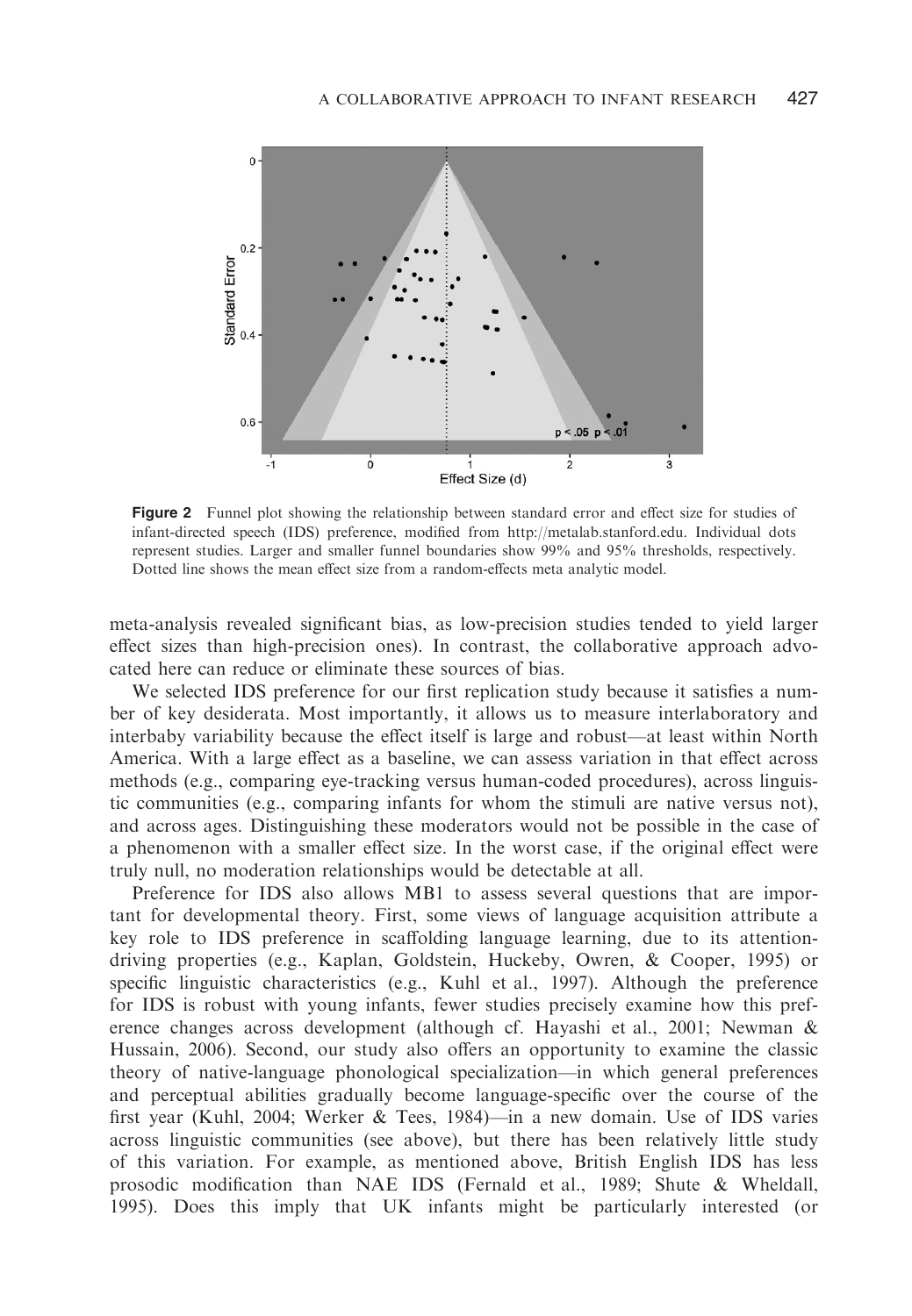uninterested) in the intonational characteristics of North American IDS? Should this interest decline as they recognize that the dialect of the IDS is distinct (Butler, Floccia, Goslin, & Panneton, 2011; Nazzi, Jusczyk, & Johnson, 2000)? We can ask the same question for infants learning languages other than English: will the IDS preference decline more quickly with age for these infants compared with NAE learning infants? In sum, the MB1 study provides both methodological and theoretical opportunities.

To address all of these questions, after substantial consideration, we elected to use precisely the same speech stimuli across laboratories: samples of IDS from NAEspeaking mothers, the most well-studied IDS source. Our study therefore measures preference for NAE IDS, rather than IDS more generally. This choice was a necessary compromise to meet our other goals. For example, if each laboratory recorded its own stimuli, laboratory-related variability would have been confounded with stimulus variability. Under this design, the burden of time and expertise for participating laboratories would also have been substantially greater. We recognize that this decision furthers the existing NAE bias in the literature (cf. Henrich, Heine, & Norenzayan, 2010), but as our goal was to replicate an existing phenomenon, we were constrained by the same literature. Our hope is that this initial study will spur additional research using other languages.

At the time of writing, we have divided into committees who are working toward making informed key decisions on all subsequent aspects of this project, including stimuli selection, experimenter training, data collection, and data analyses. We expect to begin data collection in 2017 and complete the study roughly a year later, analyzing and writing up the main results shortly thereafter. We also hope many more manuscripts from this project emerge as participants and the community more generally explore the resulting rich dataset.

# CHALLENGES AND BENEFITS OF COLLABORATIVE DATA COLLECTION

Any project has costs—in time, money, and research effort—and for a project as large as ManyBabies, these will be considerable. Nevertheless, we believe that the benefits of the project outweigh these costs, both for individual researchers and for the field as a whole. We discuss challenges for individuals (including early career researchers [ECRs]), laboratories, and the field as a whole in turn and lay out benefits for each in subsequent paragraphs.

#### Individual researchers

One obstacle to collaborative projects like ManyBabies is that the positive incentives for participation are not as obvious as those for independent research. For example, grant panels and tenure committees may be strongly focused on first- and last-author publications, and may not sufficiently recognize collaborative work even when specific contributions are carefully documented. ECRs in particular are especially vulnerable to the need to produce original scholarship on a relatively short timeline. But given the relatively modest investments of time and effort necessary to make a contribution to a large project, we believe these potential downsides are outweighed by a number of substantial positive benefits.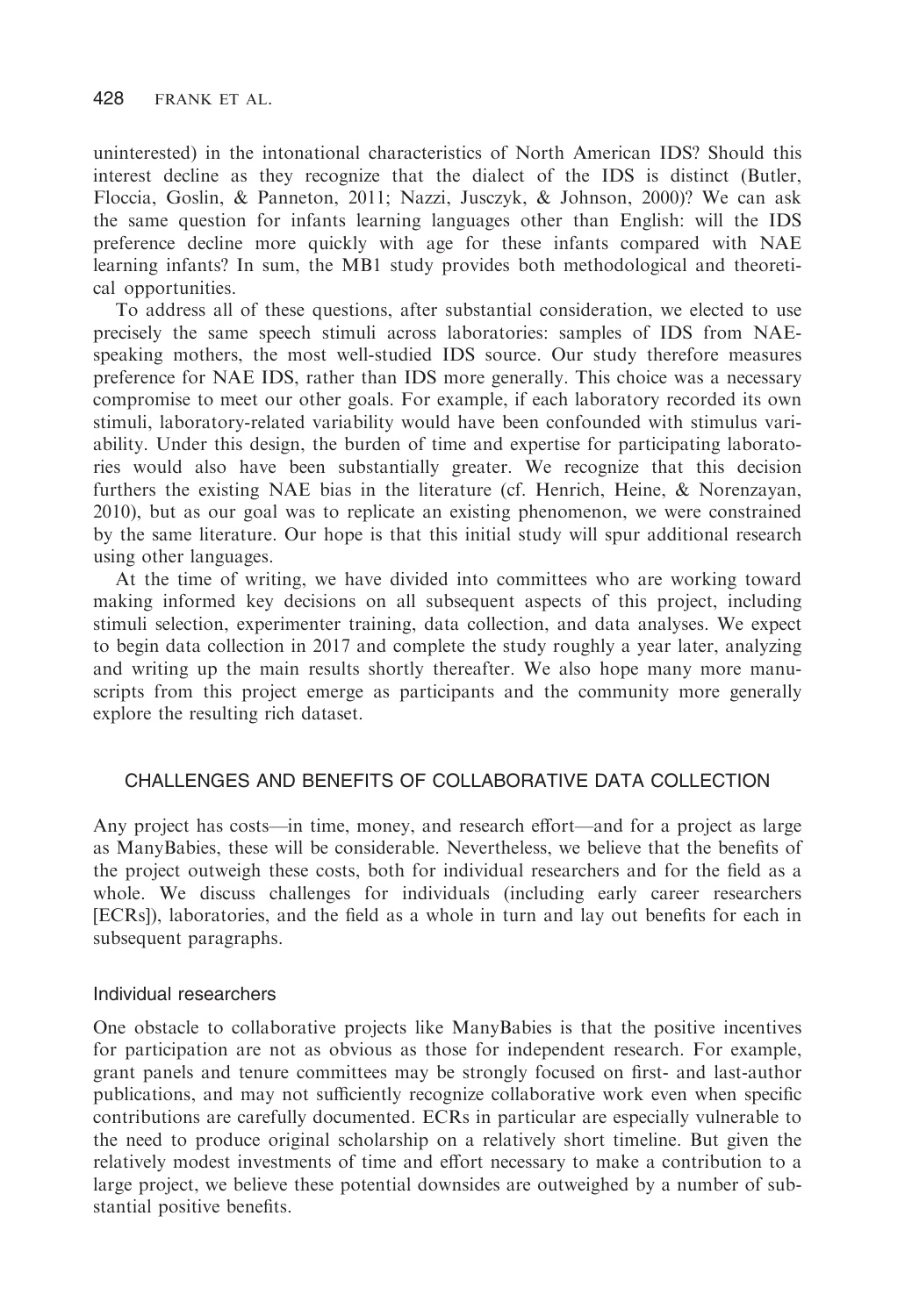#### Improvements in individual scientific practices

Issues of replication and reproducibility are fundamentally not just problems for the community as a whole, but also problems for individual researchers who may both fail to perform replicable research and fail to replicate others' work. Collaborative projects allow individual researchers to gain experience with community-generated best-practices in experimental design, data analysis, and use of collaborative open-science tools. Such opportunities may be especially valuable for ECRs who do not have access to local training in these practices. As a group, the authors of this paper have found the discussions surrounding project planning to be helpful with their own evolving understanding of issues of reproducibility and study design.

#### Being a pioneer

Although there are still significant impediments, attitudes toward the value of collaborative and replication work are changing. In the coming years, contributions to collaborative work and projects that work to resolve the replicability crisis may be important factors in hiring, promotion, and funding decisions. Researchers who can show a pattern of early adoption of these new attitudes and approaches will demonstrate a visible and potentially field-shaping commitment to replicability in psychological science.

#### Opportunities for secondary analysis

Large-scale collaborative projects yield a multitude of data that, in addition to the planned analyses, can be explored for different kinds of research questions, creating additional publication opportunities for the same effort.

#### Being part of a community

A final important component of the collaborative approach for its participants is the opportunity to collaborate with other researchers. Collaborative efforts provide significant opportunities for networking, mentorship, and the sharing and cross-fertilization of ideas, well beyond those afforded by the standard conference and publication paradigm. With the widespread use of videoconferencing, collaborative projects bring together researchers across timezones in relatively intimate, friendly, supportive, and significant interactions. For ECRs, collaborative projects provide a method for connecting with a broad community of interest and raising awareness about their own skills and abilities. In addition, connections made through collaborative projects may blossom into other professional interactions.

#### Groups, laboratories, and laboratory heads

Even if individuals may be interested in a collaborative project, the decision to commit the resources of a research group or laboratory may be more complex. For example, often laboratories have funding obligations that require a specific amount of administrative or participant recruitment resources to be devoted to ongoing projects. In the short term, the ManyBabies group has secured modest funding to support laboratory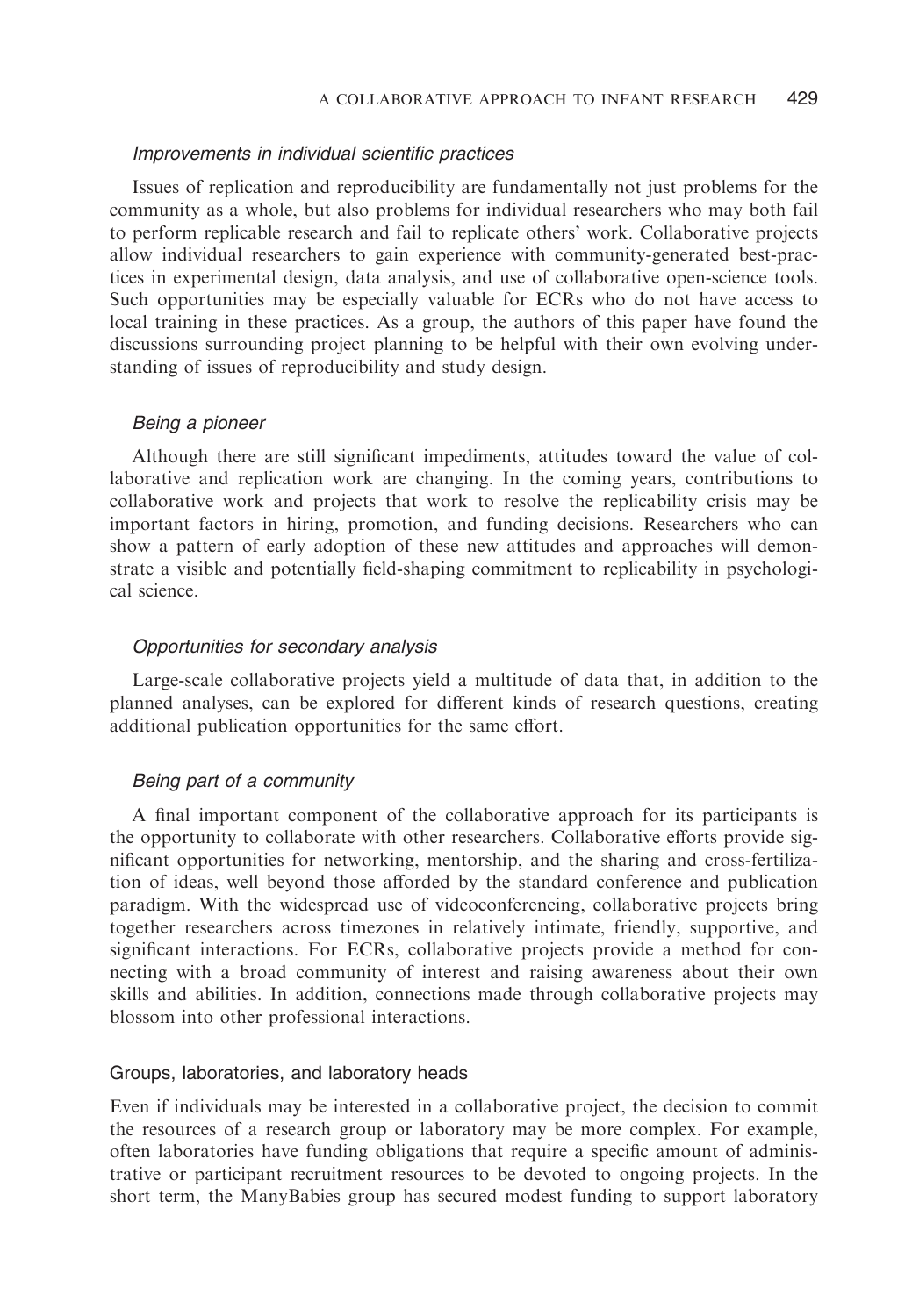involvement where it would otherwise not be possible, but longer-term financial support may be important for sustaining the group's efforts. But again, as in the case of individual researchers, there may be a variety of other subsidiary benefits that outweigh the costs of participation.

## Standardization of research practices with other laboratories

In group discussions regarding the standardization of practices across laboratories for ManyBabies, many previously unrecognized differences in laboratory practice have emerged (e.g., deciding what counts as "piloting" or when it is acceptable to restart an experimental session). Understanding how different sources of variability impact the robustness and replicability of experimental effects can help laboratories improve their own practices. Furthermore, in the long term, new laboratories could use a ManyBabies protocol to calibrate their laboratory and compare their data against the group standard as a means of establishing reliability.

## Implementation of emerging open science practices

The ManyBabies project makes use of a number of emerging practices to ensure reproducibility and to facilitate communication and dissemination, as discussed above. These practices—for example, creating shared project repositories, generating analysis and simulation pipelines, and writing preregistration documents—provide the same kind of benefits to efficiency and reproducibility when used within a single laboratory. Contributors to the Many Babies study will be able to bring these tools back with them to their home laboratory.

# The field as a whole

Finally, while it is challenging to coordinate and conduct a multi-site replication study, we believe that there are important reasons why collaborative projects benefit the field as a whole. Replication work leads to more robust science, greater confidence in our findings, and better knowledge-sharing about methodological concerns, which in turn contributes to a culture of data sharing that has benefited fields such as computer science, physics, bioinformatics, and sociology but is not yet widespread in developmental science. We highlight two important positive consequences here.

# Funding is tied to community confidence

As any researcher knows, the public controls the purse strings—if a government is voted into office that is less friendly toward research (or even certain kinds of research), this decision will be very quickly felt within the research community by individual researchers who do not get the grant funding they rely on for their work. Setting aside altruistic desires to do high-quality research, our own self-interest in the field of developmental psychology—and infancy research in particular—should drive us to support endeavors like ManyBabies in order to demonstrate to the public our commitment to improving scientific practices.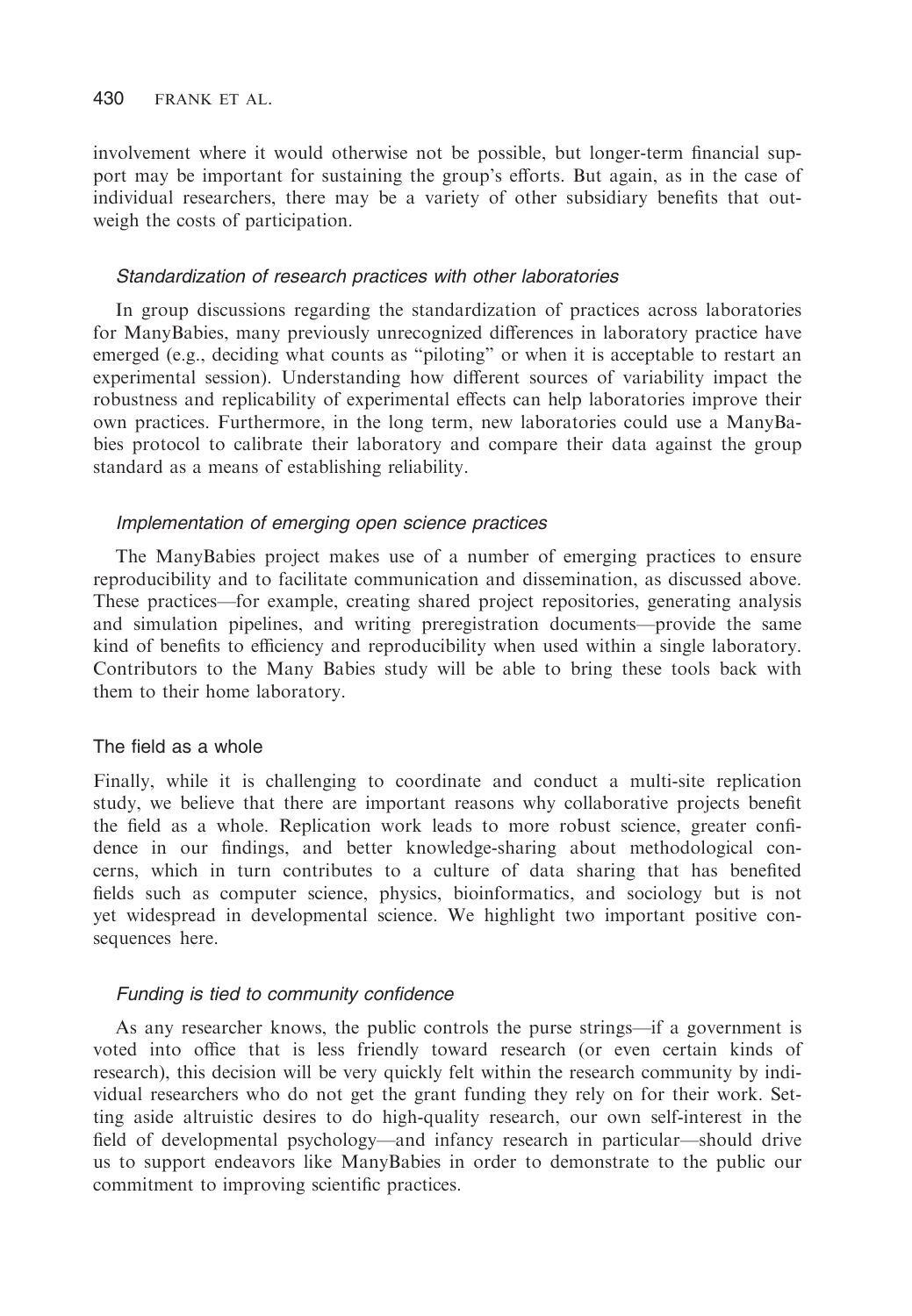## Creating "best practices" materials and guidelines for experimental procedures and data analysis

The first ManyBabies project will create a push-and-play implementation of a discrimination experiment with a directional prediction. The natural side effect of this study is that it will lead to a set of consensus decisions about experimental procedures using different paradigms for measuring preference, and a set of open-source analysis scripts for the kind of data such experiments generate. These materials will not only lower commitment costs for laboratories involved in the study, but will also create a well-realized template for any future work (by ManyBabies participating laboratories or otherwise) wanting to use these popular developmental methods.

## ADVICE FOR SIMILAR MULTISITE REPLICATION EFFORTS

We hope that the ManyBabies project is an initial foray into a new way of doing research in our field. Although our first study is still ongoing, there are already a number of things we have learned that may be beneficial to others embarking on similar endeavors.

First, although the tendency when planning a large, costly project will be to use complex experimental designs or to deal with difficult issues first, we have found that there is much to be done using simple methods to study seemingly well-understood phenomena. Even a straightforward investigation will incur substantial associated complexity as a multisite project, given the variation of methodological practices within developmental research. In MB1, we were conservative in our initial choice of topic: The preference for IDS is a phenomenon that we have strong reason to believe is robust and will lead to a "successful" outcome (in the sense of finding an overall effect in our analysis). Yet making best-practices decisions on method and stimulus was difficult and time-consuming, despite the existence of many similar studies on the topic. Thus, we advise future studies to choose the simplest design that is informative relative to the question of interest.

Second, we suggest that researchers carefully consider policies surrounding authorship, responsibility and credit. From the beginning, ManyBabies decision making has been democratic in nature, and contributors have largely self-selected their contributions (including in the writing of this paper). This collaborative approach has been surprisingly successful, although it has led to some questions around the attribution of authorship. The area of most concern in this regard has been how to encourage and recognize student participation. Specifically, because so many primary investigators were involved in methodological decision making and because the manuscript was largely complete prior to the start of data collection, it has been challenging to involve students in meaningful ways. However, students directly associated with setting up, testing and analyzing the data will appear as authors on the experimental paper that will result from this project. We leave the onus on individual laboratories to find ways to engage involved students meaningfully in the science. Whether this approach is successful remains to be seen. Similar projects in the future might want to start by addressing these authorship issues at the outset of the project.

Third, we strongly recommend that researchers investigate statistical issues prior to beginning recruitment. While we had a priori ideas regarding the overall structure and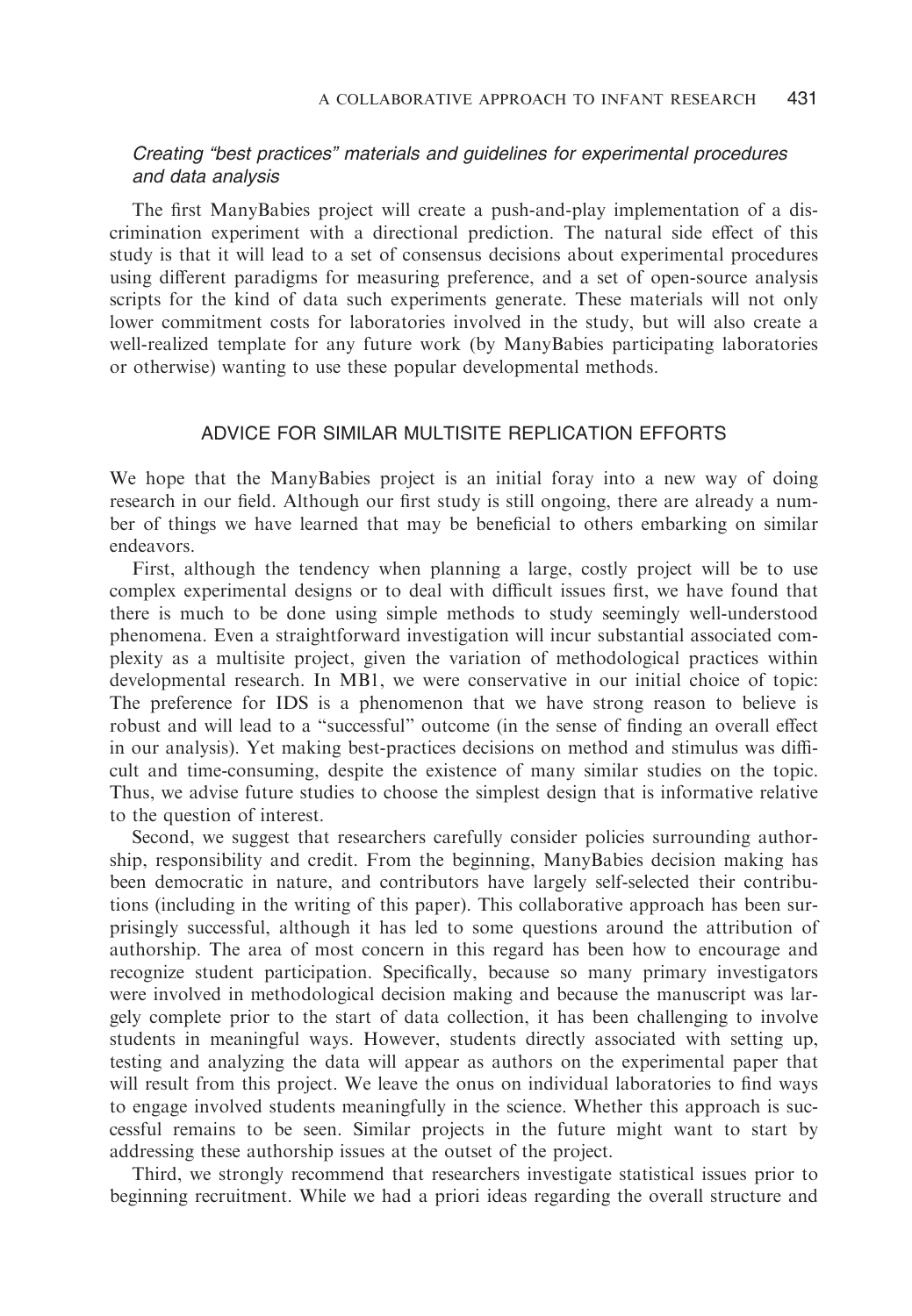analysis of the study, collaborative discussions of the developmental sampling scheme and the desire for cross-linguistic comparison led to crucial refinements in the design and analyses to be conducted. In addition, through consultation with statisticians and quantitative researchers, we came to understand early on that our power to draw meaningful inferences about the influence of methodological considerations on outcomes would be strongly influenced by the number of participating laboratories. This statistical fact has had important consequences for decisions regarding laboratory recruitment and commitment. We have worked to minimize the burden on any individual laboratory participating in a number of ways, and prioritized including more laboratories at the expense of smaller samples per laboratory (although we do impose a minimum contribution of  $N = 16$  based on the effect size established in the literature discussed above).

Fourth, we suggest that researchers make use of collaboration tools to share the workload and maximize transparency. From the start, ManyBabies has relied heavily on online collaboration, which has made a democratic and accountable decision process possible. Materials are shared, reviewed, and revised either with the whole group or within dedicated task forces that everyone is free to join. Decision-making meetings are documented exhaustively in notes to allow those that could not participate—due to prior commitments or time differences—to catch up and comment. Sharing manuscripts and analysis code through platforms like Google Docs, github, and the Open Science Framework has made it possible to have multiple editors, effectively dividing the workload and speeding up the design and planning process. As MB1 recruits more laboratories to participate, interested researchers can get an overview of the project and join the decision-making process easily by reviewing these shared projects.

Finally, collaborative projects benefit from having at least one individual researcher who can coordinate the project, including initiating decision making, moving discussions forward, setting deadlines, identifying potential publication and funding sources, and acting as spokesperson for disseminating findings at conferences and elsewhere. Having a project coordinator prevents the diffusion of leadership that would otherwise stall progress and completion of the work.

## **CONCLUSIONS**

The foundational purpose of developmental research is to create and disseminate knowledge about processes of change over time that affect both internal representations and external behaviors. This goal is best achieved within a culture of careful, methodological research and widespread sharing of data. The ManyBabies project is a new collaborative effort to promote best practices, evaluate and build on influential findings, and understand different dimensions of variability in laboratory-based infancy research. While data collection is currently ongoing for our first project on IDS preference, other tangible benefits have already emerged from this collaboration.

First, the ManyBabies project served as one inspiration for a recent preconference at the International Congress on Infant Studies, titled Building Best Practices in Infancy Research. This preconference in turn triggered discussions with the Congress leadership, leading to the special issue you are now reading. Such "knock-on" effects are one important benefit of so many people's efforts being directed at these issues.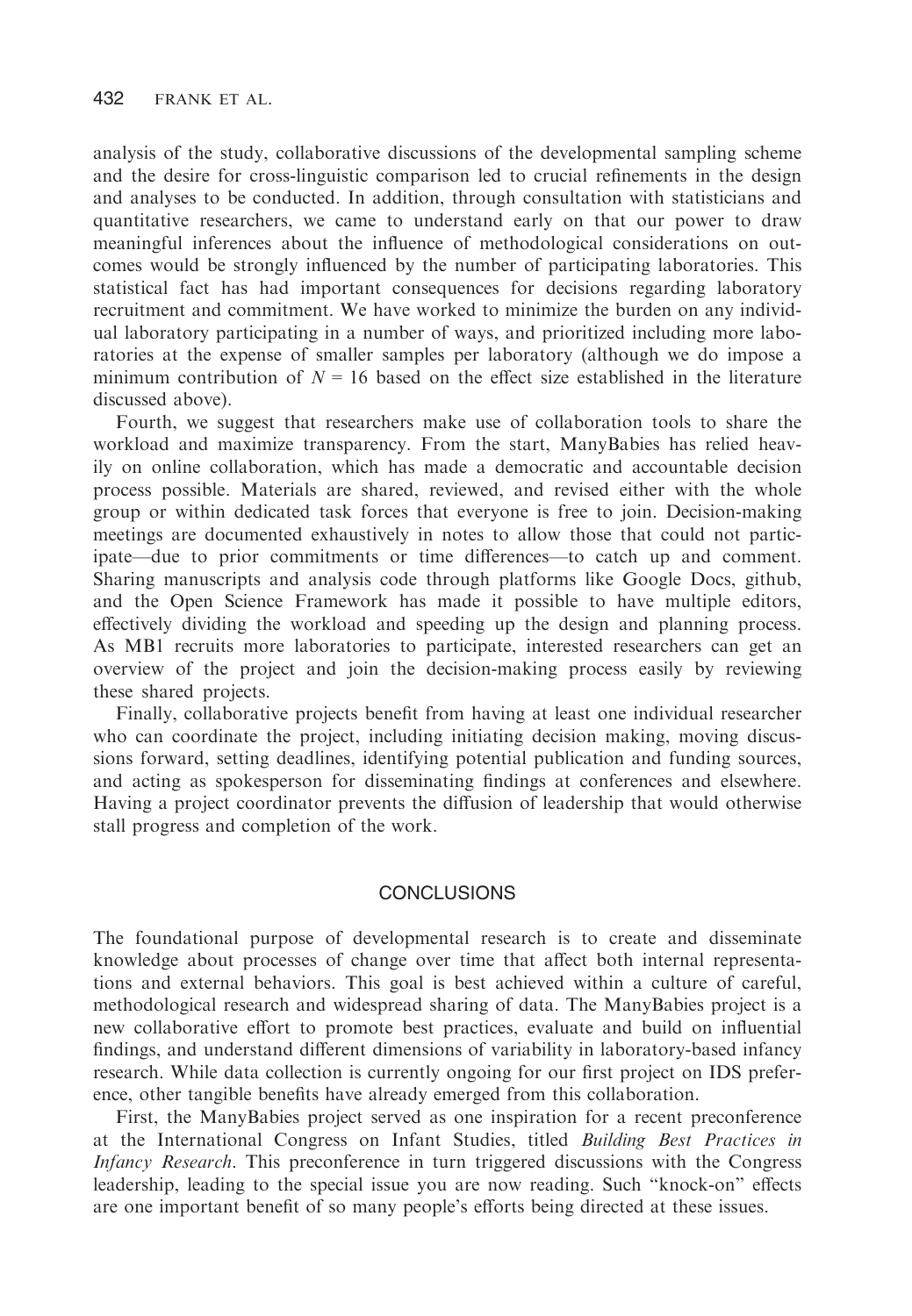Second, participation in the ManyBabies project has already affected how we conduct our own research. For instance, there have been many fruitful discussions during video conferences among members of the ManyBabies 1 project subgroups, including the methods, stimulus, data analysis, and ethics groups. Both macro-level conceptual issues about conducting rigorous research and micro-level methodological issues about a variety of topics have been discussed, such as how to most effectively reduce parent interference during experiments. These discussions have already informed practices within our own laboratories.

Third and finally, the project has served to promote community-building in infancy research outside of the standard framework. This venue for interaction is likely to enhance the rigor and health of our field in the future by promoting reproducibility, improving methods, sharing ideas and data, encouraging reasonable interpretations of data, and building theories. Central to this effort is the idea that science is fundamentally incremental and collaborative. All graduate students, postdoctoral researchers, research staff, and faculty members are welcome to join the ManyBabies project and our community more generally.

#### **REFERENCES**

- Adolph, K. E., Gilmore, R. O., Freeman, C., Sanderson, P., & Millman, D. (2012). Toward open behavioral science. Psychological Inquiry, 23, 244–247.
- Anderson, C. J., Bahnık, S., Barnett-Cowan, M., Bosco, F. A., Chandler, J., Chartier, C. R., ... & Della Penna, N. (2016). Response to comment on "estimating the reproducibility of psychological science". Science, 351, 1037.
- Benasich, A. A., & Bejar, I. I. (1992). The Fagan test of infant intelligence: A critical review. Journal of Applied Developmental Psychology, 13, 153–171.
- Brown, S. D., Furrow, D., Hill, D. F., Gable, J. C., Porter, L. P., & Jacobs, W. J. (2014). A duty to describe better the devil you know than the devil you don't. Perspectives on Psychological Science, 9, 626–640.
- Butler, J., Floccia, C., Goslin, J., & Panneton, R. (2011). Infants' discrimination of familiar and unfamiliar accents in speech. Infancy, 16, 392–417.
- Button, K. S., Ioannidis, J. P., Mokrysz, C., Nosek, B. A., Flint, J., Robinson, E. S., & Munafo, M. R. (2013). Power failure: Why small sample size undermines the reliability of neuroscience. Nature Reviews Neuroscience, 14, 365–376.
- Cooper, R. P., Abraham, J., Berman, S., & Staska, M. (1997). The development of infants' preference for motherese. Infant Behavior and Development, 20, 477–488.
- Cooper, R. P., & Aslin, R. N. (1990). Preference for infant-directed speech in the first month after birth. Child Development, 61, 1584–1595.
- Cristia, A., Seidl, A., Singh, L., & Houston, D. (2016). Test-retest reliability in infant speech perception tasks. Infancy, 21, 648–667.
- Dunst, C., Gorman, E., & Hamby, D. (2012). Preference for infant-directed speech in preverbal young children. Center for Early Literacy Learning, 5, 1–13.
- Farran, L. K., Lee, C. C., Yoo, H., & Oller, D. K. (2016). Cross-cultural register differences in infant-directed speech: An initial study. PLoS One, 11, e0151518.
- Fernald, A., & Kuhl, P. K. (1987). Acoustic determinants of infant preference for motherese speech. Infant Behavior and Development, 10, 279–293.
- Fernald, A., Taeschner, T., Dunn, J., Papousek, M., de Boysson-Bardies, B., & Fukui, I. (1989). A cross-language study of prosodic modifications in mothers' and fathers' speech to preverbal infants. Journal of Child Language, 16, 477–501.
- Floccia, C., Keren-Portnoy, T., DePaolis, R., Duffy, H., Delle Luche, C., Durrant, S., ... & Vihman, M. (2016). British English infants segment words only with exaggerated infant-directed speech stimuli. Cognition, 148, 1–9.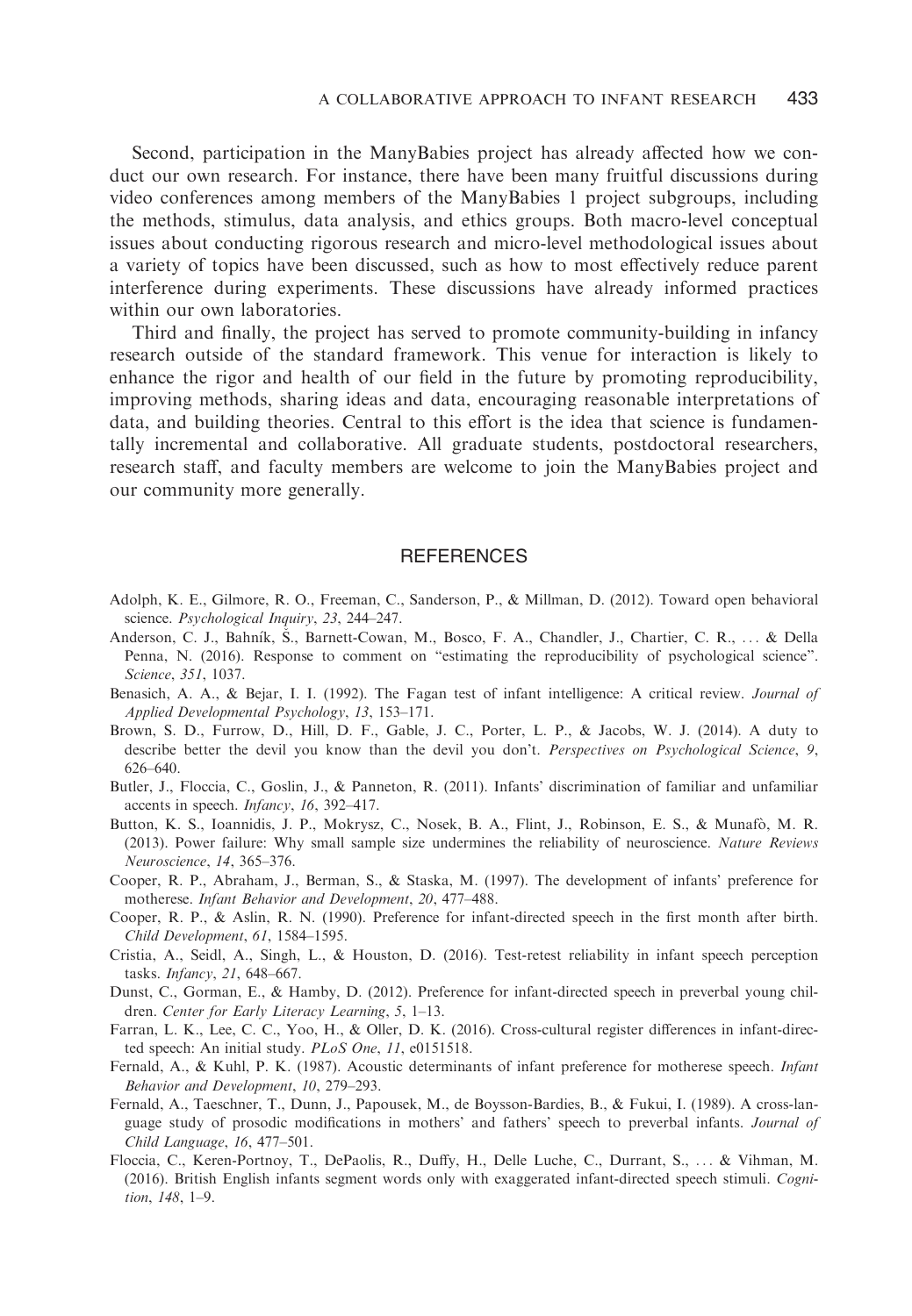- Frank, M. C., Braginsky, M., Yurovsky, D., & Marchman, V. A. (2016). Wordbank: An open repository for developmental vocabulary data. Journal of Child Language. doi[:10.1017/S0305000916000209.](https://doi.org/10.1017/S0305000916000209)
- Gilbert, D. T., King, G., Pettigrew, S., & Wilson, T. D. (2016). Comment on "estimating the reproducibility of psychological science". Science, 351, 1036.
- Hayashi, A., Tamekawa, Y., & Kiritani, S. (2001). Developmental change in auditory preferences for speech stimuli in Japanese infants. Journal of Speech, Language, and Hearing Research, 44, 1189-1200.
- Henrich, J., Heine, S. J., & Norenzayan, A. (2010). The weirdest people in the world? Behavioral and Brain Sciences, 33, 61–83.
- Ioannidis, J. P. (2005). Why most published research findings are false. *PLoS Medicine*, 2, e124.
- Ioannidis, J. P. (2012). Why science is not necessarily self-correcting. Perspectives on Psychological Science, 7, 645–654.
- Kaplan, P. S., Goldstein, M. H., Huckeby, E. R., Owren, M. J., & Cooper, R. P. (1995). Dishabituation of visual attention by infant-versus adult-directed speech: Effects of frequency modulation and spectral composition. Infant Behavior and Development, 18, 209–223.
- Kemler Nelson, D. G., Hirsh-Pasek, K., Jusczyk, P. W., & Cassidy, K. W. (1989). How the prosodic cues in motherese might assist language learning. Journal of Child Language, 16, 55–68.
- Kitamura, C., Thanavishuth, C., Burnham, D., & Luksaneeyanawin, S. (2002). Universality and specificity in infant-directed speech: Pitch modifications as a function of infant age and sex in a tonal and non-tonal language. Infant Behavior and Development, 24, 372–392.
- Klein, R. A., Ratliff, K. A., Vianello, M., Adams, R. B., Jr, Bahnık, S., Bernstein, M. J., ... & Cemalcilar, Z. (2014). Investigating variation in replicability. Social Psychology, 45, 142–152.
- Kuhl, P. K., Andruski, J. E., Chistovich, I. A., Chistovich, L. A., Kozhevnikova, E. V., Ryskina, V. L., ... & Lacerda, F. (1997). Cross-language analysis of phonetic units in language addressed to infants. Science, 277, 684–686.
- Kuhl, P. K. (2004). Early language acquisition: Cracking the speech code. Nature Reviews Neuroscience, 5, 831–843.
- Kuhn, T. S. (1962). The structure of scientific revolutions. Chicago, IL: University of Chicago Press.
- Ma, W., Golinkoff, R. M., Houston, D. M., & Hirsh-Pasek, K. (2011). Word learning in infant-and adultdirected speech. Language Learning and Development, 7, 185–201.
- MacWhinney, B. (2000). The CHILDES Project: Tools for analyzing talk, 3rd edn. Mahwah, NJ: Lawrence Erlbaum Associates.
- Nazzi, T., Jusczyk, P. W., & Johnson, E. K. (2000). Language discrimination by English-learning 5-montholds: Effects of rhythm and familiarity. Journal of Memory and Language, 43, 1–19.
- Newman, R. S., & Hussain, I. (2006). Changes in preference for infant-directed speech in low and moderate noise by 4.5- to 13-month-olds. Infancy, 10, 61–76.
- Open Science Collaboration. (2015). Estimating the reproducibility of psychological science. Science, 349, aac4716.
- Pegg, J. E., Werker, J. F., & McLeod, P. J. (1992). Preference for infant-directed over adult-directed speech: Evidence from 7-week-old infants. Infant Behavior and Development, 15, 325–345.
- Popper, K. (1963). Conjectures and refutations: The growth of scientific knowledge. London: Routledge.
- Rose, Y., & MacWhinney, B. (2014). The PhonBank project: Data and software-assisted methods for the study of phonology and phonological development. In J. Durand, U. Gut, & G. Kristoffersen (Eds.), The Oxford handbook of corpus phonology (pp. 380–401). Oxford: Oxford University Press.
- Rosenthal, R. (1979). The file drawer problem and tolerance for null results. *Psychological Bulletin*, 86, 638–641.
- Shute, B., & Wheldall, K. (1995). The incidence of raised average pitch and increased pitch variability in British 'motherese' speech and the influence of maternal occupation and discourse form. First Language, 15, 35–55.
- Simmons, J. P., Nelson, L. D., & Simonsohn, U. (2011). False-positive psychology: Undisclosed flexibility in data collection and analysis allows presenting anything as significant. *Psychological Science*, 22, 1359–1366.
- Singh, L., Nestor, S., Parikh, C., & Yull, A. (2009). Influences of Infant-directed speech on early word recognition. Infancy, 14, 654–666.
- Smaldino, P. E., & McElreath, P. (2016). The natural selection of bad science. Royal Society Open Science, 3, 160384.
- Soderstrom, M. (2007). Beyond babytalk: Reevaluating the nature and content of speech input to preverbal infants. Developmental Review, 27, 501–532.
- Stanley, D. J., & Spence, J. R. (2014). Expectations for replications: Are yours realistic? Perspectives on Psychological Science, 9, 305–318.